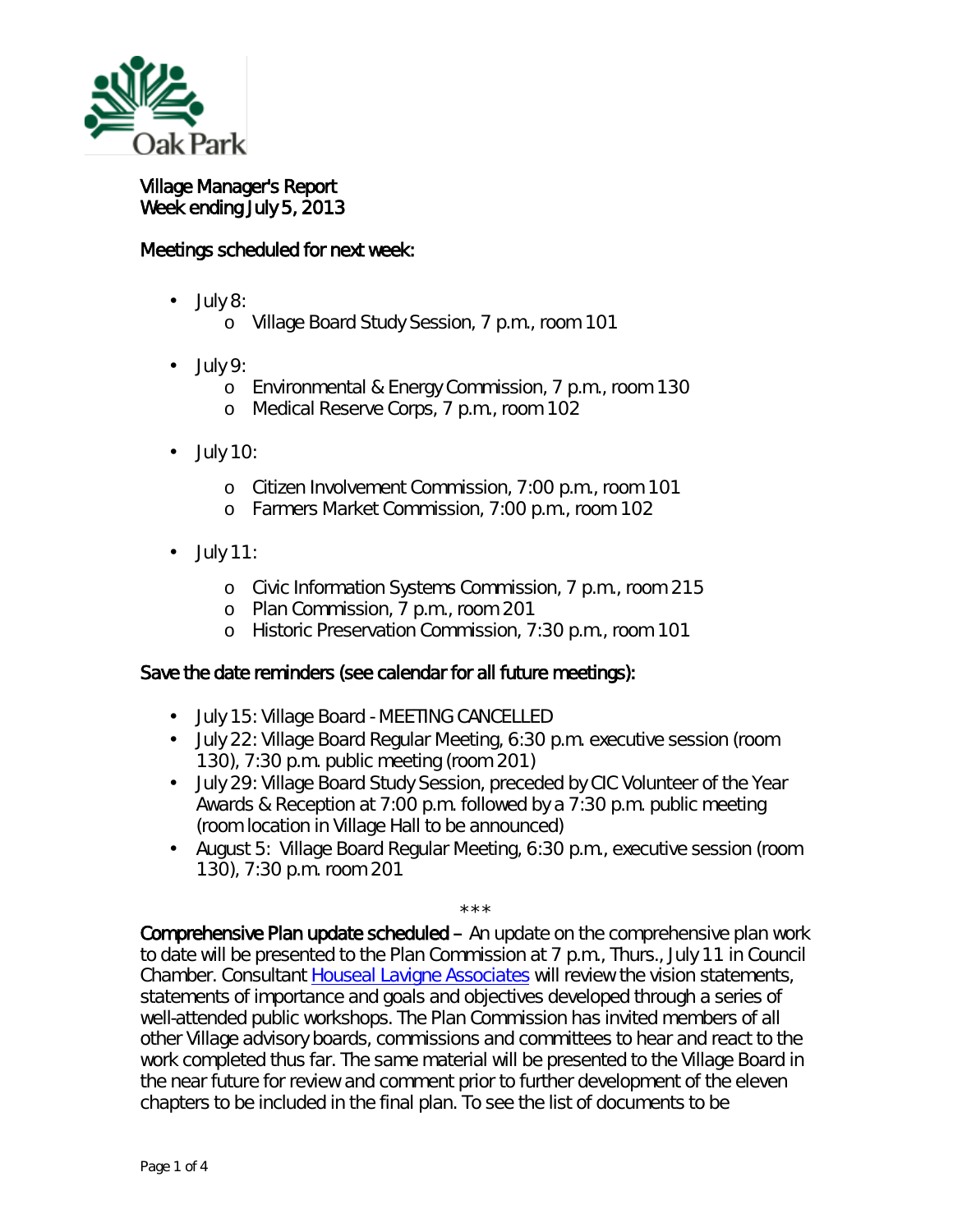presented to the Plan Commission on July 11, just visit the project web site [envisionoakpark.com](http://www.envisionoakpark.com/) and click on the *documents* tab.

Storm clean up continues – The Public Works Department is continuing clean-up efforts following the fast moving thunderstorm that left significant tree damage primarily in north Oak Park on June 27. Crews worked late Friday and Saturday (June 28 and 29) cleaning up downed trees and limbs, hanging branches and related debris. A significant amount of work remains. While damage was Village wide, most is north of Chicago Avenue. Three contractors have been working in this area removing large hanging limbs and chipping parkway brush. Four Village crews also have been working to remove hanging limbs and picking up parkway tree brush. At this point it appears that as many as 70 trees will need to be removed. Clean-up activities are being affected by the large amount of brush from private property that is being brought to the curb, much of it by private contractors. Cleanup of debris from parkway trees should be completed next week. After that, what remains will be from private property trees. The department will give written notice to these residents that they are required to dispose of the debris via the Village's yard waste program or a private contractor. Storm debris is being staged in the lot at Lake Street and Forest Avenue, while we determine the most cost-effective way to dispose of it once the cleanup operation is complete.

Fire Department adds new medical tool – A new tool to attend to patients having difficulty breathing in emergency situations was used successfully twice in June. The new advanced airway option  $-\underline{\text{King Airways}}$  $-\underline{\text{King Airways}}$  $-\underline{\text{King Airways}}$  – gives paramedics an option to the traditional endotracheal (ET) tube when attempting to open the airway of a patient in a difficult situation. The King Airway was used to ease an asthma attack that had put the patient in respiratory arrest and unresponsive. The new tool also was used to open the airway of a patient in cardiac arrest. These two incidents in June were part of what was a typically busy month for the Fire Department, which fielded 542 calls. Emergency medical services calls continued to be the top activity category in June, with the 298 calls representing 55 percent of the total. Other calls included 120 for general service (22 percent), 96 for alarms imitated (18 percent) and 28 for fire/hazardous conditions (5 percent). Through June, the Fire Department had responded to 3,095 calls.

Quick action earns commendation – Ten-year-old Oak Parker Victoria Theys was



given a certificate of commendation for spotting and reporting a fire in the 1100 block of South Lombard. Her quick action on June 13 resulted in a fast response by firefighters and diffused what could have been a much more serious situation. The Theys family was invited to the Fire Department for cake, ice cream and a tour of the station. This fire was one of four incidents in May that resulted in an estimated \$15,774 in

damages. Fortunately, all of the fires were contained to the rooms of origin and did not result in making the buildings uninhabitable.

West Nile Virus found here – The first positive for West Nile Virus was found in an Oak Park mosquito pool collected from June 26 through June 27. The trap was on the Village's north side. This is the fourth positive pool collected within the [Desplaines](http://www.desplainesvalleymad.com/)  [Valley Mosquito Abatement District.](http://www.desplainesvalleymad.com/) The first positive pool in Illinois was confirmed from a pool in Hillside on May 21. So far, no human cases have been reported in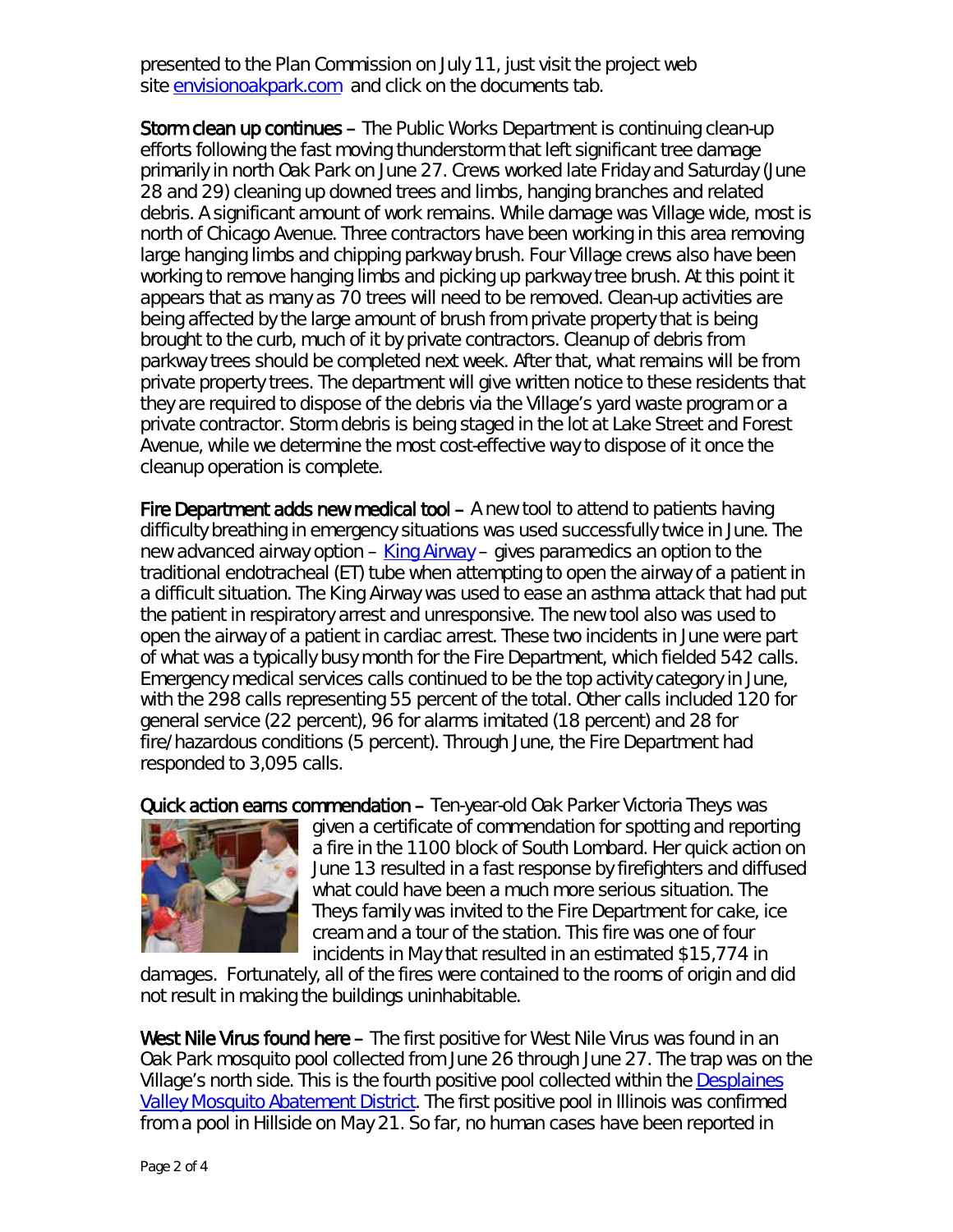Illinois. While the wet weather has been more conducive to the bothersome flood plain mosquitos, officials expect the numbers of WNV-carrying [Culex mosquitoes](http://www.idph.state.il.us/envhealth/pcmosquitoes.htm) to increase as the summer progresses. The threat of West Nile Virus can continue as late as October. The Health Department is continuing to focus its efforts on education, stressing the need to eliminate potential breeding spots and reducing the chances of being bitten. As in past years, a Health Department intern is walking the Village looking for and eliminating mosquito breeding spots and passing out information to residents.

Vehicle sticker sales update – Through the first seven weeks of the season, 16,898 vehicle stickers had been sold. Online sales represented about 67 percent of the total, followed by in-person at Village Hall (23 percent) and mail-in renewals (9 percent). For the first seven-week period last year, 19,374 vehicle stickers had been sold – 67 percent online, 25 percent at Village Hall and 8 percent via mail. At this point in sales last year, about 85 percent of the year's total 22,859 stickers had been sold. Assuming a similar number of stickers will be sold this year, sales are at 74 percent of the total. Two factors may be affecting the year-to-year comparison. Vehicle sticker sales started a week earlier this year than last year as the vendor dropped the renewal mail earlier than expected and a few days before the online system was operational. Residents also may have come to fully understand the July 15 deadline. A rush of sales occurred at the end of June last year, with many residents saying they still thought the deadline was June 30. If the later deadline is now understood, Parking Services can expect a major increase in sales volume over the next two weeks.

Kenilworth Avenue construction update – The majority of the work related to sewer and water main improvements on Kenilworth Avenue from South Boulevard to Lake Street is expected to continue for about two more weeks. Curbs and pavement are being restored, and the street should be reopened to traffic the week of July 15. A water and sewer improvement project in the same area on North Boulevard from Forest Avenue to Kenilworth and South Boulevard from Marion Street to Home Avenue is planned to start in September. Since this project will impact downtown Oak Park and the adjacent South Boulevard area, affected business operators will be kept informed as more detailed information is confirmed.

Community Relations quarterly activities – The second quarter of 2013 proved to be extremely busy for the Community Relations Department which had 811 contacts covering a wide range of diversity and quality of life concerns. Special events coordination was the largest single category with 268 contacts, followed by landlord/tenant disputes (116), graffiti hits removed (77), general information requests (70), referrals to community resources (51), new resident information services (41), community complaints (40), diversity counseling sessions (39),human relations concerns (36), fair housing/diversity issues (22), neighbor conflict (15), film permits (15), sign complaints (10), VOP-TV promos (7) mediations (4). Community Relations celebrated another successful Day in our Village despite the uncooperative weather. Marking its 40<sup>th</sup> year, the festival boasted its largest vendor attendance since its inception with nearly 160 local organizations. Special thanks go to the Park District for making sure the newly refurbished Scoville Park was ready for the festival. While Community Relations already is looking to the 41st A Day in Our Village, the department also just wrapped up the 9th annual July 4th Parade.